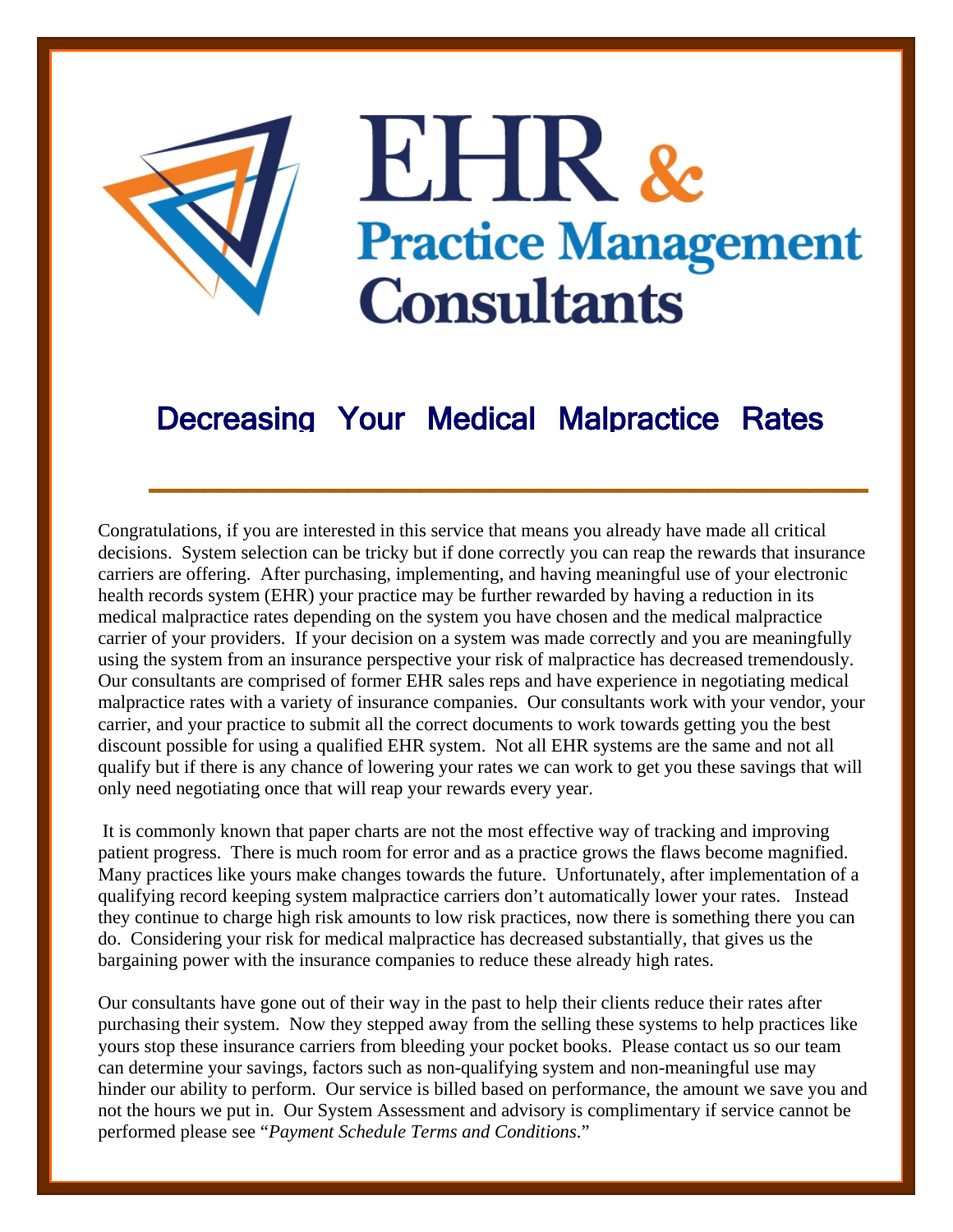## Pricing

Medical Malpractice Rate Negotiations

We will only charge a one-time fee that is based on your  $1<sup>st</sup>$  year savings, even though, you will have yearly ongoing savings with the discount we are able to negotiate for you.

• 15% of total amount saved off of insurance premiums over the  $1<sup>st</sup>$  year

Payment Schedule Terms and Conditions

No Results No Charge

 Our service will only be billed if we can decrease your Medical Malpractice Rates, factors such as non-qualifying system, non-meaningful use of systems, or nonnegotiable insurance firms can hinder our ability to perform, in that case there will be no charge to you group.

 There is **no down payment required**, when negotiations are finalized we will invoice your practice for services rendered. The Total balance is to be paid within 15 days after final invoice date. If there are any questions regarding this agreement please contact our office at (800)376-0212 ext. 1 or email us at VanessaRose@ehrpmc.com